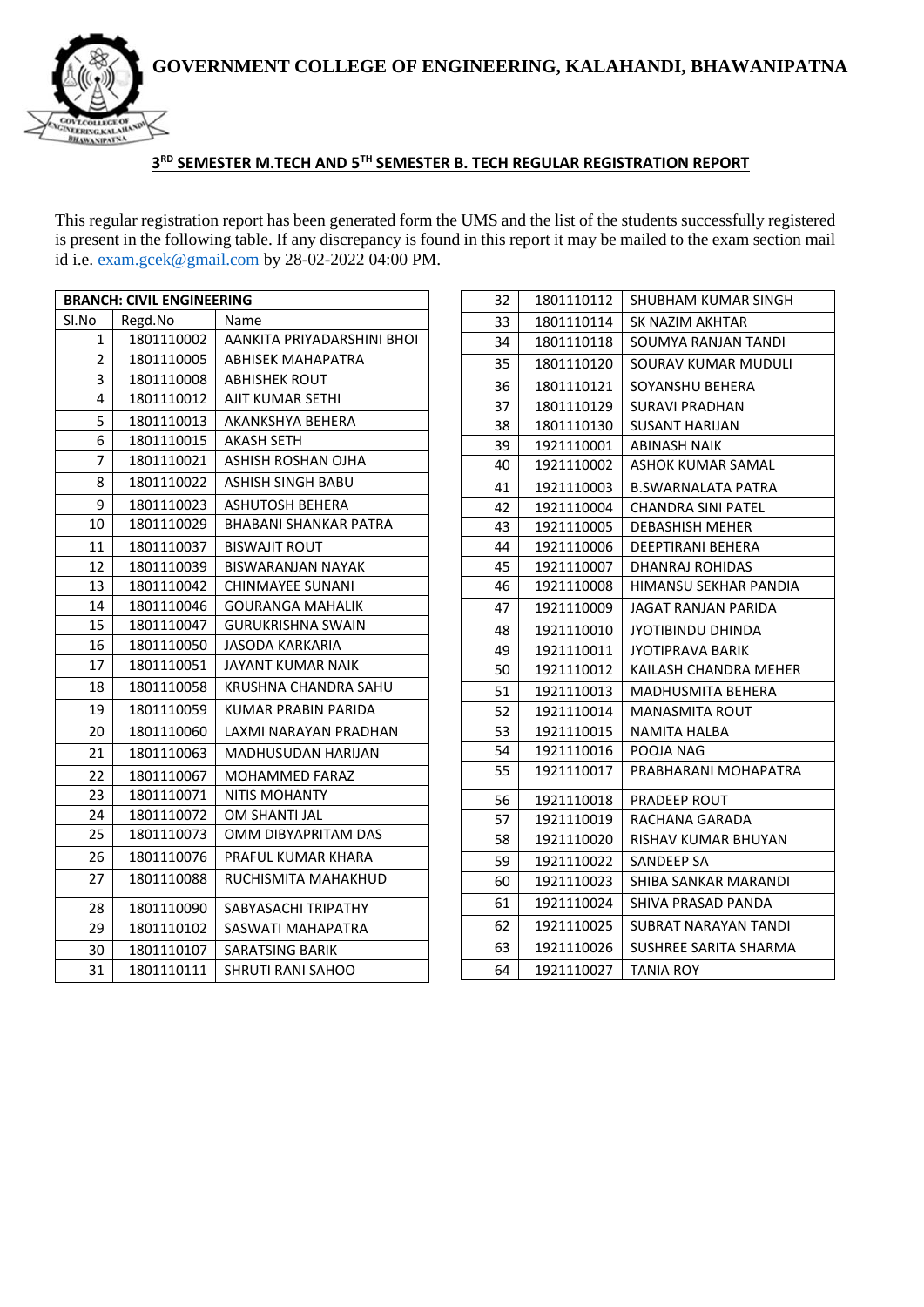

# **BRANCH: COMPUTER SCIENCE & ENGINEERING**

| <b>BRANCH: CIVIL ENGINEERING</b> |            |                           |
|----------------------------------|------------|---------------------------|
| Sl.No                            | Regd.No    | Name                      |
| 1                                | 1901110009 | <b>DIBYA RANJAN PUHAN</b> |
| 2                                | 1901110029 | <b>RITIK PATEL</b>        |
| 3                                | 1901110034 | SOUMYA RANJAN TRIPATHY    |
| 4                                | 1901110043 | <b>ABHISEK NAYAK</b>      |
| 5                                | 1901110044 | ABHISEK SAMAL             |
| 6                                | 1901110045 | ARADHANA TRIPATHY         |
| 7                                | 1901110046 | ARMAN KUMAR DEBATA        |
| 8                                | 1901110047 | <b>ARUNAV SUTAR</b>       |
| 9                                | 1901110048 | <b>ASUTOSH SAHOO</b>      |
| 10                               | 1901110049 | BHABANI SANKAR GIRI       |
| 11                               | 1901110050 | <b>BISWAJIT DASH</b>      |
| 12                               | 1901110051 | BRAHMANANDA BEHERA        |
| 13                               | 1901110052 | CH. SURESH PATRA          |
| 14                               | 1901110053 | DEBASISH BARAD            |
| 15                               | 1901110054 | HEMANANDA PRADHAN         |
| 16                               | 1901110055 | JYOTI RANJAN BHANJA       |
| 17                               | 1901110056 | LALBAHADUR PATTANAIK      |
| 18                               | 1901110057 | MANISHA DASH              |
| 19                               | 1901110058 | MANISHA SAHU              |
| 20                               | 1901110059 | <b>NANDINI SETHI</b>      |
| 21                               | 1901110060 | NITYANANDA BEHERA         |
| 22                               | 1901110061 | PRADYUMNA KUMAR NAIK      |
| 23                               | 1901110062 | PRALAY DUTTA SAW          |
| 24                               | 1901110063 | PRANAB KUMAR SAHU         |
| 25                               | 1901110064 | PURUSOTTAM PANDEY         |
| 26                               | 1901110065 | RACHANA MISHRA            |
| 27                               | 1901110066 | RAHUL PRADHAN             |
| 28                               | 1901110067 | RAKESH GAIN               |
| 29                               | 1901110068 | RATIRANJAN SAHOO          |
| 30                               | 1901110069 | ROHIT KUMAR PATRA         |
| 31                               | 1901110070 | SACHIN SABYASACHI BHOI    |
| 32                               | 1901110071 | SAIBHAV RANJAN SAHU       |
| 33                               | 1901110072 | SHASHWAT SAHU             |
| 34                               | 1901110073 | SHIVDATT BIBHAR           |
| 35                               | 1901110074 | SHREERAM MALLICK          |
|                                  |            |                           |

| 36 | 1901110075 | SHYAMASHREE PADHI         |
|----|------------|---------------------------|
| 37 | 1901110076 | SIMRAN SAHU               |
| 38 | 1901110077 | SMRUTIREKHA BEHERA        |
| 39 | 1901110078 | SOURAV SHARMA             |
| 40 | 1901110079 | <b>SUBRAJIT PANDEY</b>    |
| 41 | 1901110080 | SUBRAT KUMAR SAHU         |
| 42 | 1901110081 | SUCHAK BARIK              |
| 43 | 1901110082 | SUDHANSU SEKHAR MALIK     |
| 44 | 1901110083 | SUJAN DAS                 |
| 45 | 1901110084 | SUMAN SAHU                |
| 46 | 1901110085 | SURAJ KU DAS              |
| 47 | 1901110086 | SWADHIN KUMAR DHAL        |
| 48 | 1901110087 | SWAGATIKA SAHU            |
| 49 | 1901110088 | YASOBANTA UPADHYAYA       |
| 50 | 1901110089 | BHABANI SANKAR SWAIN      |
| 51 | 1901110090 | DEEPAK KUMAR SAHOO        |
| 52 | 1901110105 | SMRUTI PANIGRAHI          |
| 53 | 1901110127 | DEBESH SWAIN              |
| 54 | 2021110029 | ANURADHA PANI             |
| 55 | 2021110030 | ADWEITA PANIGRAHI         |
| 56 | 2021110031 | ARIKATHOTA DAMINI         |
| 57 | 2021110032 | ASHOK KUMAR PANDA         |
| 58 | 2021110033 | BHARAT SAHU               |
| 59 | 2021110034 | DEEPALI JENA              |
| 60 | 2021110035 | KIRAN KUMAR MAHARANA      |
| 61 | 2021110036 | MANISHA KUMARI ACHARYA    |
| 62 | 2021110037 | <b>NANDITA TANTY</b>      |
| 63 | 2021110038 | NILENDRI MAHARANA         |
| 64 | 2021110039 | R PRATIK REDDY            |
| 65 | 2021110040 | RABINDRA KUMAR RAUTA      |
| 66 | 2021110041 | ROSSALEEN BEHERA          |
| 67 | 2021110042 | SANGRAM SENAPATI          |
| 68 | 2021110043 | SOUMYADEEP ROY            |
| 69 | 2021110044 | SUJIT SAMAL               |
| 70 | 2021110045 | SUPRITI PATI              |
| 71 | 2021110046 | <b>SURI BHEEMARAJU</b>    |
| 72 | 2021110047 | <b>VISHAL KUMAR YADAV</b> |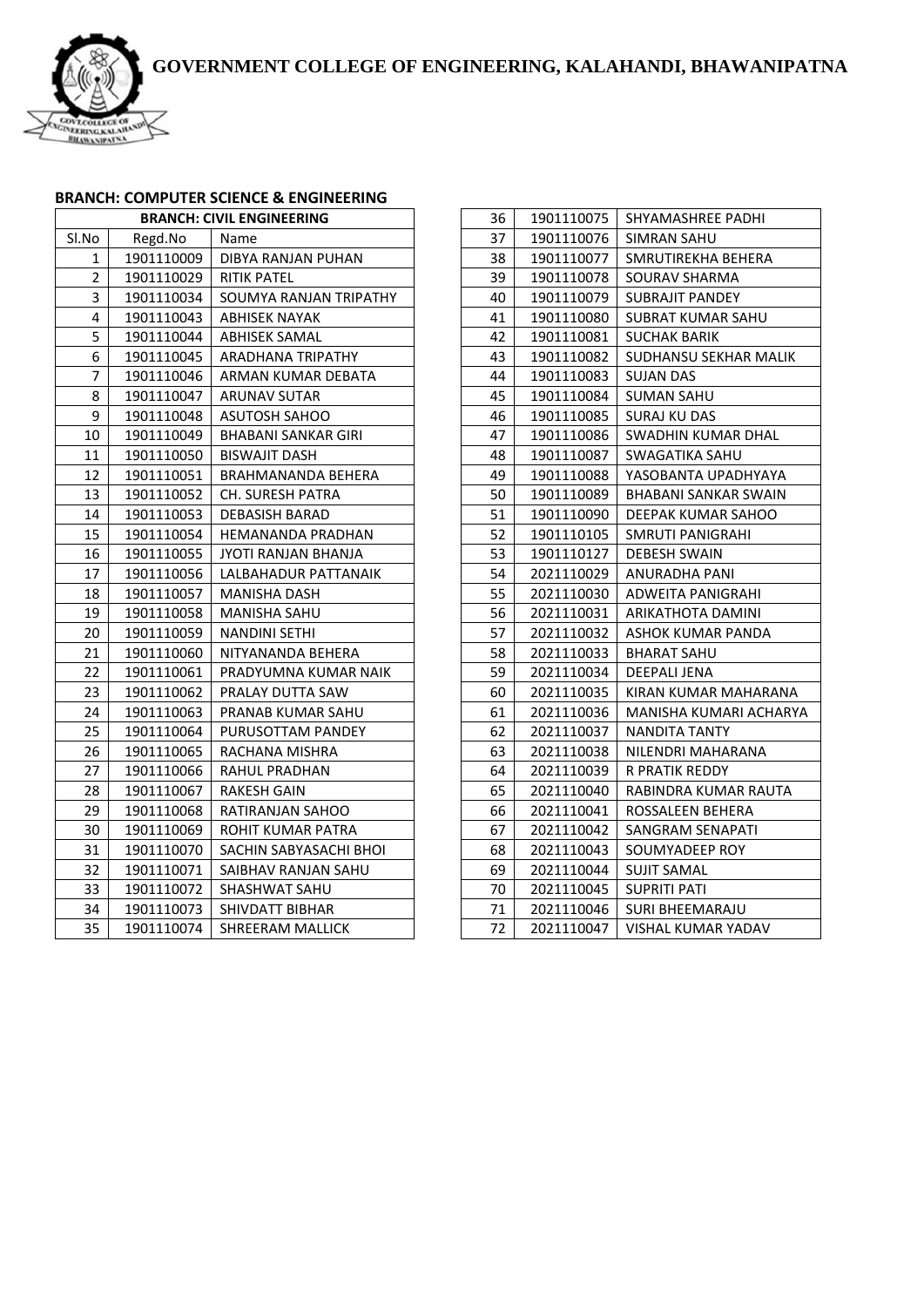

### **BRANCH: ELECTRICAL ENGINEERING**

| Sl.No        | Regd.No    | Name                        |
|--------------|------------|-----------------------------|
| $\mathbf{1}$ | 1901110091 | <b>ABHISEK MINZ</b>         |
| 2            | 1901110092 | <b>ANKUR KUMAR PATEL</b>    |
| 3            | 1901110093 | <b>BINAY KUMAR MANGARAJ</b> |
| 4            | 1901110094 | <b>DEBENDRA TANTY</b>       |
| 5            | 1901110095 | <b>DINESH KUMAR NAIK</b>    |
| 6            | 1901110096 | KRISHNAKANTA BEHERA         |
| 7            | 1901110098 | RITESH TETE                 |
| 8            | 1901110100 | SANJAY KUMAR SAMAL          |
| 9            | 1901110101 | SHASHIKANTA SAHOO           |
| 10           | 1901110102 | <b>SHRUTI RAY</b>           |
| 11           | 1901110103 | SHUBHAM CHOWDHURY           |
| 12           | 1901110104 | SHUBHAM KUMAR LAKRA         |
| 13           | 1901110106 | SOURAV KUMAR JENA           |
| 14           | 1901110107 | <b>SUJIT NAIK</b>           |
| 15           | 1901110108 | <b>SUMAN SAGAR</b>          |
| 16           | 1901110109 | SUMUKHA PRADHAN             |
| 17           | 1901110110 | SUNIL KUMAR BEHERA          |
| 18           | 1901110111 | <b>SUPRITA PANDA</b>        |
| 19           | 1901110112 | <b>SURYANSHU PATNAIK</b>    |
| 20           | 1901110113 | SWETA SNEHASINI PANDA       |
| 21           | 1901110114 | TAMANNA SAMANTARAY          |
| 22           | 1901110115 | TANUSHREE BADHAI            |
| 23           | 1901110116 | SANTOSH KUMAR SAHOO         |
| 24           | 1901110117 | <b>SUBHRAMSIS DAS</b>       |
| 25           | 2021110049 | <b>BEDAPATI MAHANAND</b>    |
| 26           | 2021110050 | <b>DURBADAL BAG</b>         |
| 27           | 2021110051 | UMA DANDASENA               |
| 28           | 2021110052 | <b>ANJALI PRUSTI</b>        |
| 29           | 2021110053 | <b>ASUTOSH CHOUDHURY</b>    |
| 30           | 2021110054 | <b>AVIT BARAL</b>           |
| 31           | 2021110055 | <b>BABITA PRADHAN</b>       |
| 32           | 2021110056 | <b>BALMIKI SAHOO</b>        |

| 33 | 2021110058 | BISHNU CHARAN MAHANTA     |
|----|------------|---------------------------|
| 34 | 2021110059 | <b>BISWAJIT SAHOO</b>     |
| 35 | 2021110060 | DEEPAK SINGH              |
| 36 | 2021110061 | DIBYENDU MAHAUTY          |
| 37 | 2021110062 | <b>HAPANKALA SITARAM</b>  |
|    |            | <b>HANSDAH</b>            |
| 38 | 2021110063 | <b>JYOTI PRAKASH SAHU</b> |
| 39 | 2021110065 | MANAS RANJAN BAG          |
| 40 | 2021110066 | MANOJ DEOGAM              |
| 41 | 2021110067 | <b>NARAYANA DAS</b>       |
| 42 | 2021110068 | NIRANJAN MATARI           |
| 43 | 2021110069 | PRABEER KUMAR HARIPAL     |
| 44 | 2021110070 | PRADEEP KUMAR             |
|    |            | <b>MAHANANDA</b>          |
| 45 | 2021110071 | PRAVAS KUMAR BEHERA       |
| 46 | 2021110072 | RACHANA SHARMA            |
| 47 | 2021110073 | RAJASHREE GOCHHAYAT       |
| 48 | 2021110074 | <b>RAJSURYA SETHY</b>     |
| 49 | 2021110075 | <b>RAMESH PANDEY</b>      |
| 50 | 2021110076 | RANJIV KUMAR BEHERA       |
| 51 | 2021110077 | ROHIT TOPPO               |
| 52 | 2021110078 | SATYABRATA PATTANAYAK     |
| 53 | 2021110079 | SOUMYA RANJAN BHOI        |
| 54 | 2021110080 | SUBHAM KUMAR NATH         |
| 55 | 2021110081 | SUBHAM PUJARI             |
| 56 | 2021110082 | <b>SUBHANSHIS MEHER</b>   |
| 57 | 2021110083 | SUNIL KUMAR SAHU          |
| 58 | 2021110084 | SWADHINJIT DAS            |
| 59 | 2021110085 | <b>SWARUP MEHER</b>       |
| 60 | 2021110086 | <b>TAPAS KUMAR DEY</b>    |
| 61 | 2021110087 | TARINI PRASAD JAYASINGH   |
| 62 | 2021110184 | <b>VEDOTPANNA DAS</b>     |
| 63 | 2031110048 | ABINASH KUMAR SINGH       |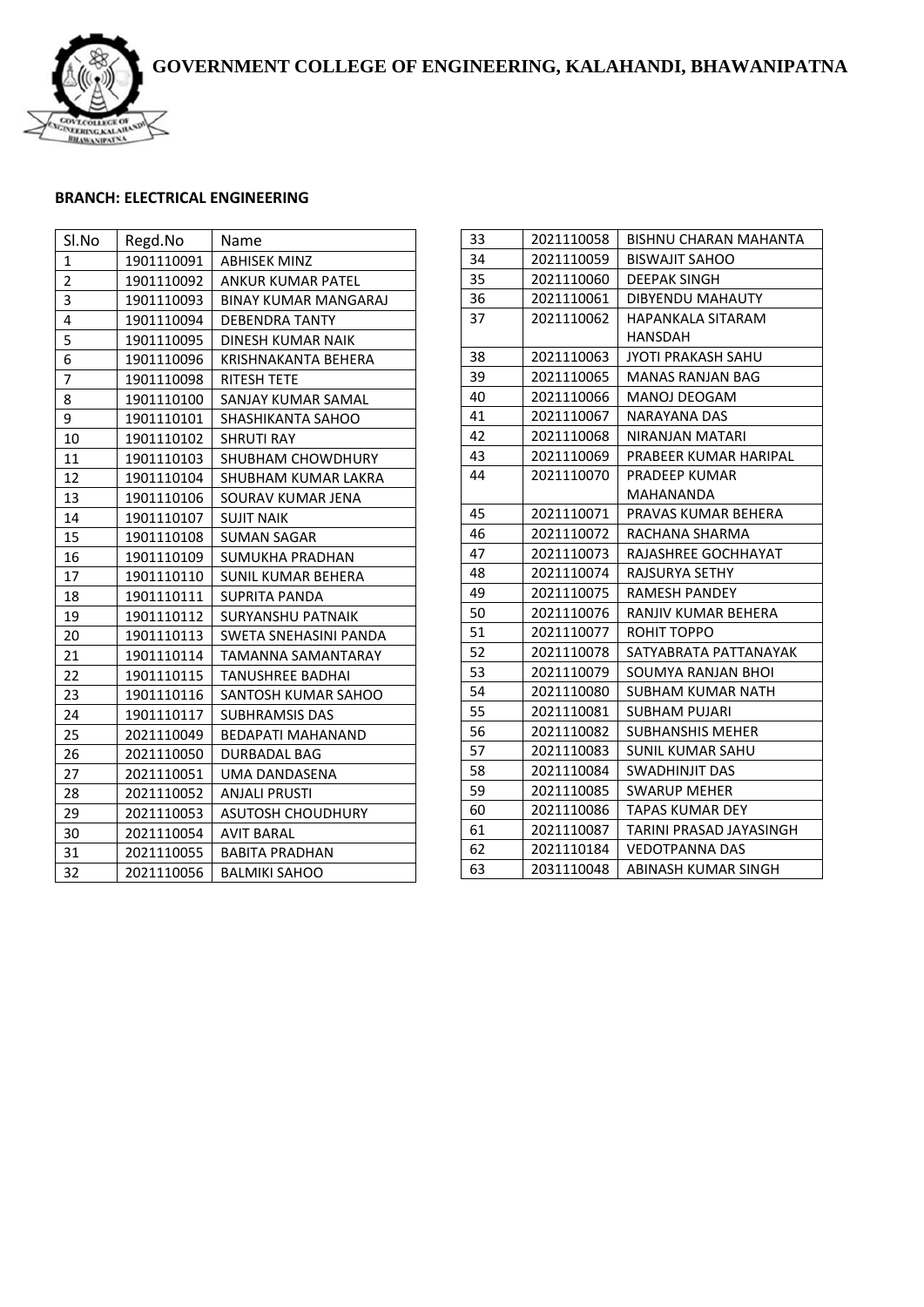

#### **BRANCH: MECHANICAL ENGINEERING**

| Sl.No          | Regd.No                  | Name                                   |
|----------------|--------------------------|----------------------------------------|
| 1              | 1901110118               | ABHIJIT PANDA                          |
| $\overline{2}$ | 1901110119               | <b>ABHINASH KHILLO</b>                 |
| 3              | 1901110120               | AKASH DEEP SAHU                        |
| 4              | 1901110121               | AKASH KUMAR PADHI                      |
| 5              | 1901110122               | ASMITA HOTA                            |
| 6              | 1901110123               | <b>B SUBHAM DORA</b>                   |
| 7              | 1901110124               | <b>BINAY KULLU</b>                     |
| 8              | 1901110125               | <b>BISHAL BAL</b>                      |
| 9              | 1901110126               | <b>DEBASISH NAYAK</b>                  |
| 10             | 1901110128               | <b>GANESH PADIHARI</b>                 |
| 11             | 1901110129               | HIMANSHU SEKHAR SAHOO                  |
| 12             | 1901110130               | JEEBAN KUMAR                           |
| 13             | 1901110131               | <b>JOGENDRA NAYAK</b>                  |
| 14             | 1901110132               | <b>KAMAL BAGH</b>                      |
| 15             | 1901110133               | KRUSHNA PRASAD MISHRA                  |
| 16             | 1901110134               | <b>MANAS RANJAN SAHOO</b>              |
| 17             | 1901110135               | MOHAMMED TAFIQ                         |
| 18             | 1901110136               | <b>MUNA HARIJAN</b>                    |
| 19             | 1901110137               | PARAMESWAR MISHRA                      |
| 20             | 1901110138               | R GURUNATH                             |
| 21             | 1901110139               | <b>RAHUL PRASAD</b>                    |
| 22             | 1901110140               | RASHMIRANJAN DAS                       |
| 23             | 1901110141               | ROHIT KUMAR ROUT                       |
| 24             | 1901110142               | SAMARJIT SAHU                          |
| 25             | 1901110143               | SASWAT RANJAN PRADHAN                  |
| 26             | 1901110144               | SHIBA NANDA NAIK                       |
| 27             | 1901110145               | SMITA HASINI PRADHAN                   |
| 28             | 1901110146               | SOUMYA RANJAN SETHI                    |
| 29             | 1901110147               | <b>SOURAV DAS</b>                      |
| 30             | 1901110148               | SOURAV KUMAR SAHOO                     |
| 31             | 1901110149               | SUSIL KUMAR KHILLO                     |
| 32             | 1901110150               | SWAGAT PATRA                           |
| 33             | 1901110151               | SWETALINA MISHRA                       |
| 34             | 1901110152               | TUNA SA                                |
| 35             | 1901110153               | <b>K MANOHAR</b>                       |
| 36             | 1901110154               | NARAYANA MAHARANA                      |
| 37             | 1901110155               | PRAGYANDIPTA SAHOO                     |
| 38             | 1901110156               | PRATICK KUMAR DAS                      |
| 39             | 1901110157               | SAMBIT KUMAR PATRA                     |
| 40             | 1901110158               | <b>HRUSHIKESH NAIK</b>                 |
| 41             | 2021110088               | <b>ANIL KUMAR NAIK</b>                 |
| 42             | 2021110089               | <b>AVISHEK PRADHAN</b>                 |
| 43             |                          | <b>BIBEK KUMAR JANI</b>                |
| 44             | 2021110090               |                                        |
|                | 2021110091<br>2021110092 | BIBHASH MANDAL<br><b>BISWAJIT NATH</b> |
| 45<br>46       |                          |                                        |
| 47             | 2021110093               | G RANJIT KUMAR                         |
|                | 2021110094               | HIMANSU HALDAR                         |
| 48             | 2021110095               | RAJGOPAL BISWAL                        |
| 49             | 2021110096               | RITIK KHAMARI                          |
| 50             | 2021110097               | SATYABRATA PARIDA                      |
| 51             | 2021110098               | SATYAJIT PARAMANIK                     |
| 52             | 2021110099               | SOUMYA RANJAN SAHU                     |
| 53             | 2021110100               | SUBHAM GUPTA                           |
| 54             | 2021110101               | SUBHASHINI SAHOO                       |
| 55             | 2021110102               | SUBHASISH MAN                          |

| 56  | 2021110103 | SUJIT SAHU                 |
|-----|------------|----------------------------|
| 57  | 2021110104 | ABHAYA KUMAR BARAL         |
| 58  | 2021110105 | <b>ABHISEK DAS</b>         |
| 59  | 2021110106 | ABHISEK SAMAL              |
| 60  | 2021110107 | ANANDI TOPPO               |
| 61  | 2021110108 | ANKIT KUMAR BISWAL         |
| 62  | 2021110109 | ANUBHAB ORAM               |
| 63  | 2021110110 | ASHRIBAD SAHOO             |
| 64  | 2021110111 | ASHUTOSH RANA PRATAP       |
|     |            | SINGH                      |
| 65  | 2021110112 | BABUL BISOYI               |
| 66  | 2021110113 | <b>BAIDYANATH BAGH</b>     |
| 67  | 2021110114 | BHABANI BHUSANA            |
|     |            | SUBUDHI                    |
| 68  | 2021110115 | BIKASH JENA                |
| 69  | 2021110116 | BIKASH KUMAR SAHOO         |
| 70  | 2021110117 | BISWAJIT BISWAL            |
| 71  | 2021110118 | BISWAJIT MAJHI             |
| 72  | 2021110119 | BISWARANJAN DAS            |
| 73  | 2021110120 | CHANDAN KUMAR MANJHI       |
| 74  | 2021110121 | <b>CHANDAN KUMAR SAHOO</b> |
| 75  | 2021110122 | CHANDRAKANTA PANDA         |
| 76  | 2021110123 | CHINMAYA BRAHMADARSHI      |
|     |            | MISHRA                     |
| 77  | 2021110124 | CHINTALAPUDI CHANDU        |
| 78  | 2021110126 | DEBIPRASAD DAS             |
| 79  | 2021110127 | DIPTIRANJAN ROUT           |
| 80  | 2021110128 | FAKIRMOHAN BHUYAN          |
| 81  | 2021110129 | GOBIND CHANDRA SUNDI       |
| 82  | 2021110130 | HIMANSHU SHEKHAR           |
|     |            | MOHANTA                    |
| 83  | 2021110131 | JAGADISH JATIN DAS         |
| 84  | 2021110132 | JANMEJOY BARAL             |
| 85  | 2021110133 | JOGESWAR HANTAL            |
| 86  | 2021110134 | JOYESH LENKA               |
| 87  | 2021110135 | KANHU CHARAN               |
|     |            | PATTNAYAK                  |
| 88  | 2021110136 | KHUSIRAM RANA              |
| 89  | 2021110137 | LINGARAJ PRADHAN           |
| 90  | 2021110138 | MANASH RANJAN BEHERA       |
| 91  | 2021110139 | <b>MD IRFAN SIDDIQUEE</b>  |
| 92  | 2021110140 | MOHAMMED EHETESHAM         |
|     |            | HABIBI                     |
| 93  | 2021110141 | MONALISA RESHMARANI        |
|     |            | DEHURI                     |
| 94  | 2021110142 | NARENDRA KUMAR SAHU        |
| 95  | 2021110143 | NIMUEL NANDA               |
| 96  | 2021110144 | NIRMALA KUMAR SAHOO        |
| 97  | 2021110145 | PRATYUSH KUMAR ROUT        |
| 98  | 2021110146 | PRITAM KUMAR PADHY         |
| 99  | 2021110147 | PRITESH BARKEY             |
| 100 | 2021110148 | PRIYANKA LENKA             |
| 101 | 2021110149 | PURUSHOTTAM PRASAD         |
| 102 | 2021110150 | RABINDRANATH DALAI         |
| 103 | 2021110151 | RAJESH KUMAR PARIDA        |
|     | 2021110152 | RAJKARAN NAYAK             |
| 104 |            |                            |